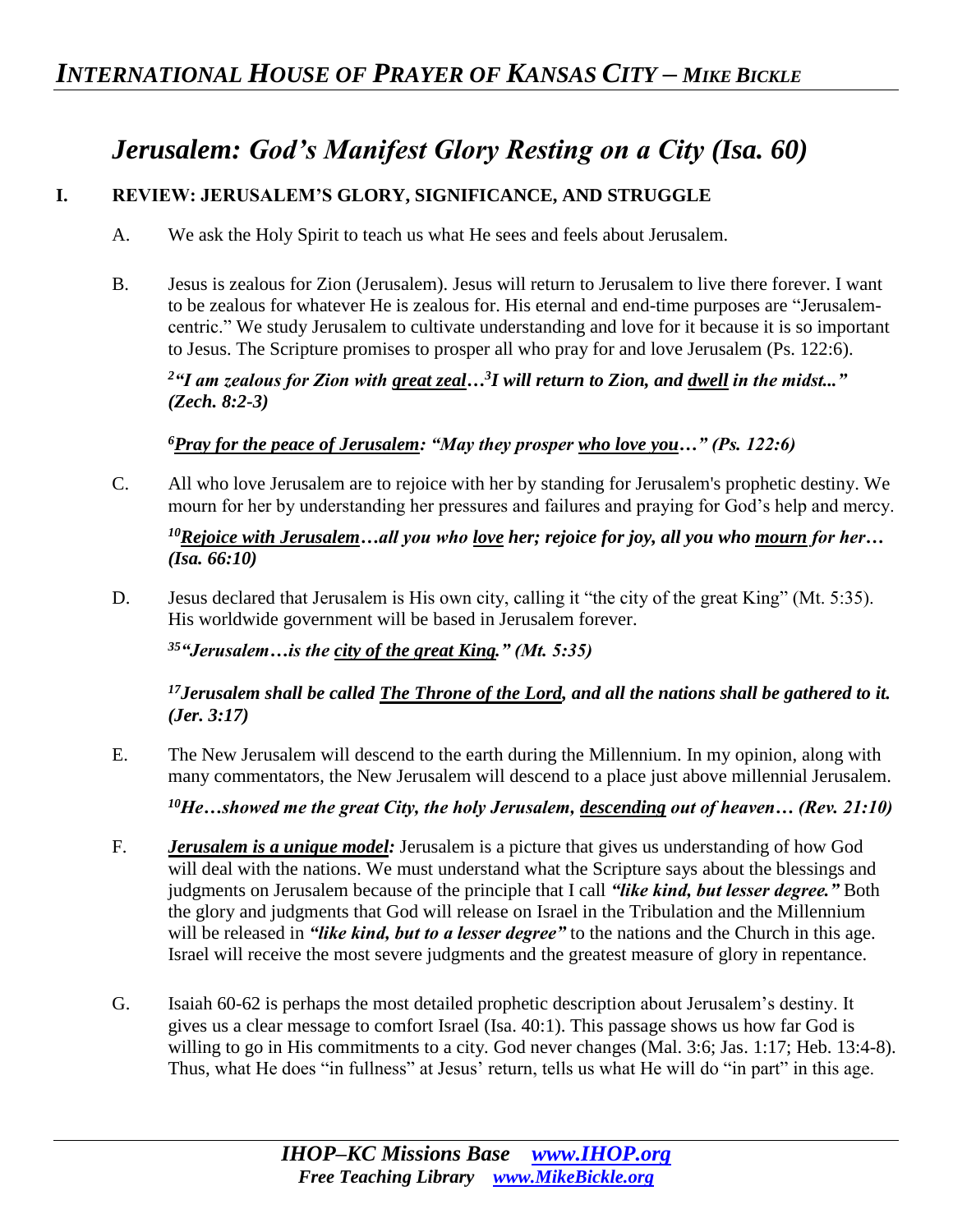### **II. JERUSALEM: A CITY FILLED WITH GOD'S MANIFEST GLORY (ISA. 60)**

A. Isaiah 60 describes Jerusalem after the glory of God descends on her at the time of Jesus' return. To emphasize the certainty of what will happen, Isaiah uses the word *shall* (38x) or *will* (12x) a total of 50 times in Isaiah 60. The glory is permanent. It is not just a brief season of visitation. Jerusalem will be the eternal dwelling place, or final resting place, for God's glory (Ps. 132:5, 8).

*<sup>5</sup>A dwelling place for the Mighty One…<sup>8</sup>Arise, O LORD, to Your resting place. (Ps. 132:5, 8)* 

B. Isaiah 60 is a part of the message that we will comfort Jerusalem with in the days of darkness. God's manifest glory resting on Jerusalem will result in Israel bringing blessing to all nations. This will fulfill God's promise to Abraham, that in his seed, all the families of the earth would be blessed (Gen. 12:3), and His commission to Moses that Israel will be a kingdom of priests that will be His witnesses to all the nations (Isa. 43:10) in order to bring them to God (Ex. 19:6).

#### *<sup>2</sup>Speak comfort to Jerusalem, and cry out to her, that her warfare is ended, that her iniquity is pardoned; for she has received from the LORD's hand double for all her sins. (Isa. 40:2)*

C. The inhabitants of Jerusalem are to arise and shine or to take action in bringing God's glory to the nations. This exhortation echoes Jesus' call to "go" to the nations (Mt. 28:19; Acts 1:8). All the nations (Gentiles) and their kings and top governmental leaders will be impacted by this glory and they will come to Jerusalem to encounter God's glory (Isa. 60:2-3; 62:2). The context here is at the end of the Tribulation when unprecedented darkness is on the nations (v. 2).

*<sup>1</sup>Arise, shine; for your light has come! and the glory of the LORD is risen upon you. <sup>2</sup>For behold, the darkness shall cover the earth, and deep darkness the people; but the LORD will arise over you [Jerusalem], and His glory will be seen on you. <sup>3</sup>The Gentiles [nations] shall come to your light, and kings to the brightness of your rising. (Isa. 60:1-3)* 

D. Isaiah calls the inhabitants of Jerusalem to take notice of the supernatural events (Isa. 60:4-7). First, they will see their relatives and fellow Jews from the nations being brought to them  $(v, 4)$ . Second, they will see great wealth coming from the nations, especially by way of the sea (v. 5).

*<sup>5</sup>Lift up your eyes all around, and see…they come to you; your sons shall come from afar, and your daughters…<sup>5</sup>Then you shall see and become radiant …because the abundance of the sea shall be turned to you, the wealth of the Gentiles shall come to you. (Isa. 60:5)* 

E. Wealth will come from the surrounding Arab nations that had recently attacked Jerusalem (v. 6). A vast number of camels will be needed to carry the great quantities of gold to Jerusalem. The gold will probably be used to beautify the temple in Jerusalem (v. 7). These Arab converts will bring their best gifts to Jesus as an expression of their devotion to Him. This parallels the wise men who came to see Jesus, bearing gifts of gold, frankincense, and myrrh (Mt. 2:11). The cities of Midian, Ephah, Kedar, Nebaioth, and Sheba (Yemen?) are in or near Saudi Arabia.

*<sup>6</sup>The multitude of camels shall cover your land, the dromedaries [Arabian camels] of Midian and Ephah; all those from Sheba shall come; they shall bring gold and incense, and they shall proclaim the praises of the LORD. <sup>7</sup>All the flocks of Kedar [Saudi Arabia] shall be gathered…the rams of Nebaioth shall minister to you; they shall ascend with acceptance on My altar, and I will glorify the house of My glory [the temple in Jerusalem]. (Isa. 60:6-7)*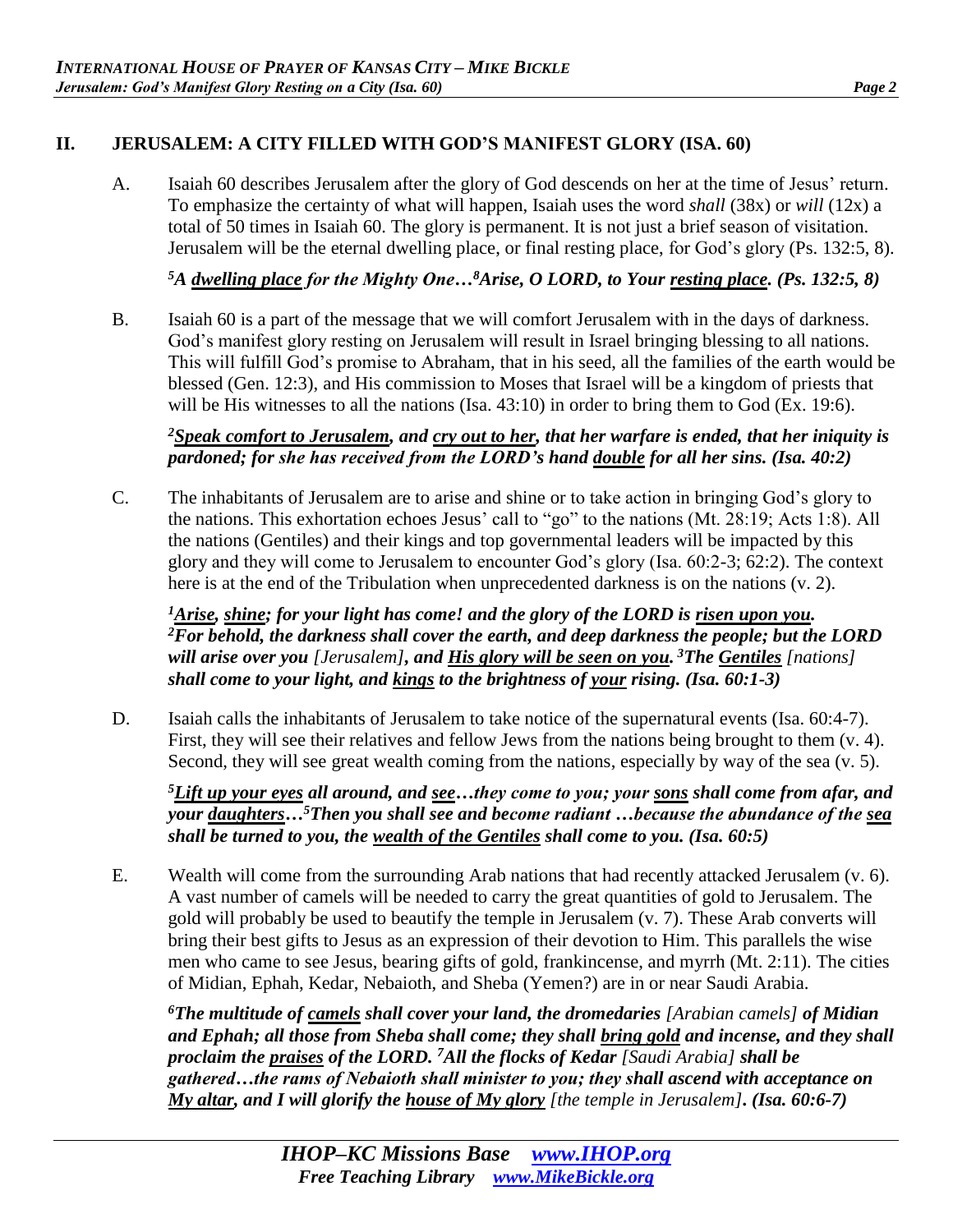F. How will the people and gold get to Jerusalem from far away places? They will come in ships (some suggest planes?) to present gifts to the Lord who will manifest His glory in Jerusalem.

*<sup>8</sup>Who are these who fly like a cloud…? <sup>9</sup>And the ships of Tarshish will come first, to bring your sons from afar, their silver and their gold with them, to the name of the LORD your God, and to the Holy One of Israel, because He has glorified you. (Isa. 60:8-9)* 

G. How will the money be used? It will be used to rebuild the walls and the city of Jerusalem that the nations had recently destroyed. It will also help the residents in Jerusalem in practical ways, as seen in the kings of the nations "ministering" to them financially (v. 10). God can easily move on the wealthy leaders and kings of the earth to release finances to establish His purposes.

*<sup>10</sup>The sons of foreigners shall build up your walls, and their kings shall minister to you; for in My wrath I struck you, but in My favor I have had mercy on you. (Isa. 60:10)* 

H. How much money will come to Jerusalem? People will bring money continually, arriving day and night. Every nation on earth will be expected to honor God's purpose for Jerusalem (v. 12).

*<sup>11</sup>Your gates shall be open continually; they shall not be shut day or night, that men may bring to you the wealth of the Gentiles, and their kings in procession. <sup>12</sup>For the nation and kingdom which will not serve you shall perish, and those nations shall be utterly ruined. (Isa. 60:11-12)* 

I. The money and the materials (cedars of Lebanon, cypress, pine, and box trees) will be used to build the temple in Jerusalem. The temple is called the place of "His sanctuary" and "His feet."

*<sup>13</sup>The glory of Lebanon shall come to you, the cypress, the pine, and the box tree together, to beautify the place of My sanctuary; and I will make the place of My feet glorious. (Isa. 60:13)*

J. Jesus told Ezekiel about His throne and referred to it as "the place of the soles of My feet."

*<sup>4</sup>The glory of the LORD came into the temple [millennial temple]... <sup>6</sup>Then I heard Him [Jesus] speaking to me from the temple…<sup>7</sup>He said to me, "Son of man, this is the place of My throne and the place of the soles of My feet, where I will dwell [live] in the midst of…Israel forever." (Ezek. 43:4-7)* 

K. The former enemies of Jerusalem will see the city through God's eyes. They will see it as the city of the God of Israel not as a city of Islam. The controversy over Jerusalem will be over.

*<sup>14</sup>The sons of those who afflicted you shall come bowing to you, and all those who despised you shall fall prostrate at the soles of your feet; and they shall call you The City of the LORD, Zion of the Holy One of Israel. (Isa. 60:14)* 

L. This will all be the work of God through the Messiah, presented in the next chapter (Isa. 61:1-3).

*<sup>1</sup>"The Spirit of the Lord GOD is upon Me, because the LORD has anointed Me to preach good tidings to the poor…to proclaim liberty to the captives, and the opening of the prison to those who are bound; <sup>2</sup> to proclaim the acceptable year of the LORD, and the day of vengeance of our God…<sup>3</sup> to console those who mourn in Zion [Jerusalem]…that they may be called trees of righteousness, the planting of the LORD, that He may be glorified." (Isa. 61:1-3)*